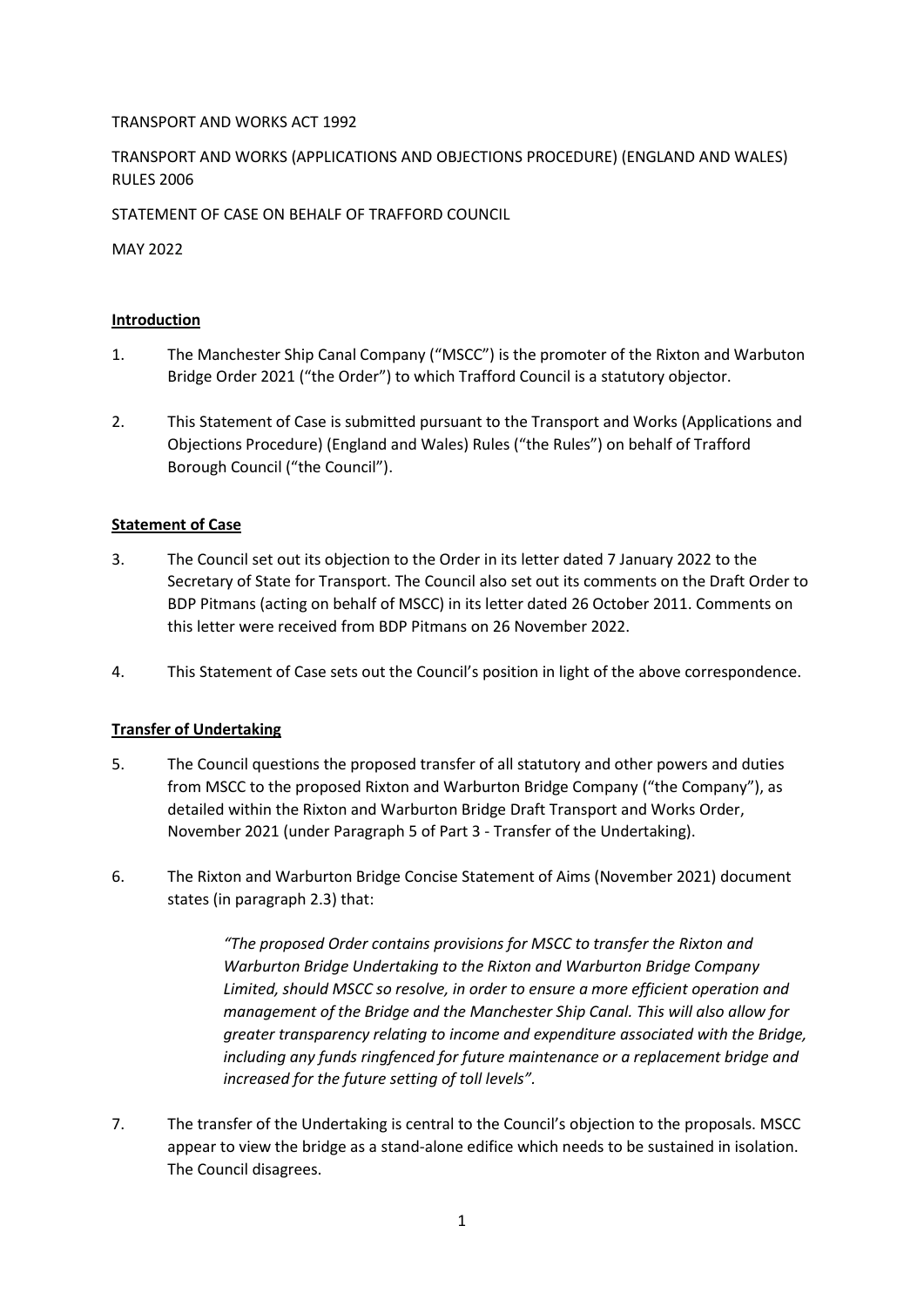- 8. Whilst the origins of the bridge may lie in a historical crossing of the river Mersey, since the 1890's the bridge has been part and parcel of the infrastructure of the Manchester Ship Canal. Just as the building of a railway necessitates the construction and subsequent maintenance of bridge crossings by Network Rail, which facilitate the flow of goods and passengers along the line, so it is with the canal. MSCC gains benefit from unfettered navigation at the price of severance of adjacent communities.
- 9. The Manchester Ship Canal Company Limited Report and Financial Statements For the year ended 31 March 2021 ("the MSCC Financial Statement") states (on page 2) that:

*"The principal activities of the Company are the provision of port facilities, cargo handling and marine related services, including being the Statutory Harbour Authority for the Port of Manchester, which includes the Manchester Ship Canal. An integral part of the port operations is the management of its land and property interest".*

- 10. The Profit and Loss Account for the year ended 31 March 2021 (page 23) of the MSCC Financial Statement highlights a profit for the financial year of £37.3 million. This figure has increased from £26.0 million from the previous financial year. The Balance Sheet (page 25) for the same period also highlights Total Shareholder's Funds of £47.3 million (up from £45.8 million the previous year).
- 11. The MSCC Financial Statement shows that the company is operating at a clear profit. Separating the ownership of the Undertaking from the wider ship canal, may leave it devoid of the resources that are required with the larger operation of maintaining the canal. If the new company becomes financially unviable, without revenues from the wider canal or for any other reason, this may lead to pressure to further increase the proposed toll on the bridge and / or request financial support from the relevant local authorities in order to keep the bridge in operation.
- 12. The Council therefore objects to the proposed transfer of all statutory and other powers and duties from MSCC to the Company.

#### **Tolling Arrangements**

13. The Order, under Part 4, 8. (7) Tolls, lists the proposed tolls or charges which may be applied by MSCC. The sub-paragraph states that:

> *"The tolls or charges charged in accordance with this article may be applied by MSCC for any purposes in connection with safe efficient and economic management, operation and maintenance of the Rixton and Warburton Bridge, including but not limited to-".*

14. The Council objects to the inclusion of the wording 'including but not limited to' within subparagraph 8. (7). The proposed wording is far too open and allows for additional unspecified circumstances. The Order must clearly set out (and limit) what circumstances are appropriate for the charging of tolls.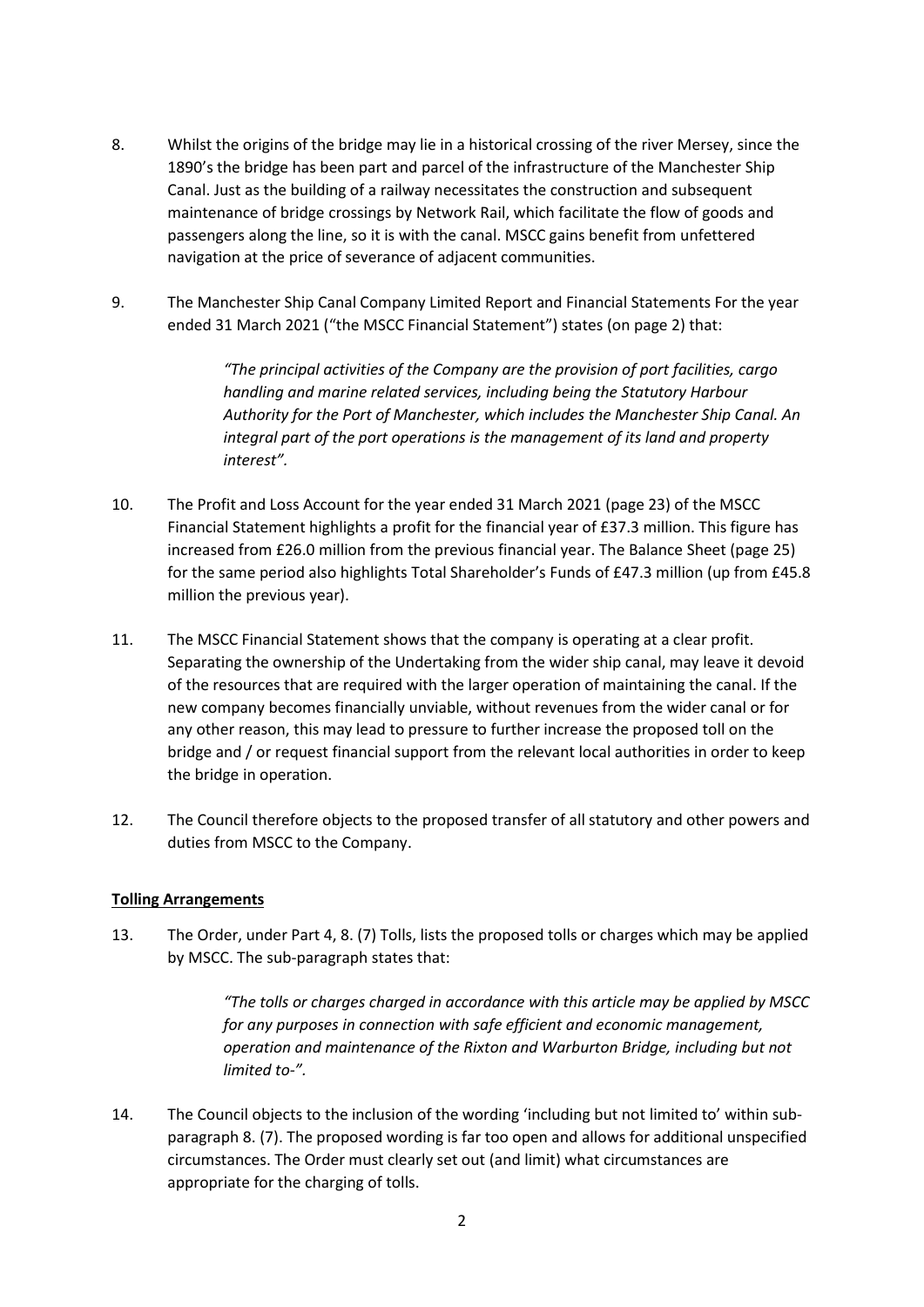15. Sub-paragraph 8. (7)(f) goes on to state that tolls or charges may be charged to:

*"Provide a return on investment in the Undertaking".*

- 16. As outlined in paragraph 8 of this Statement of Case, the Undertaking has been part and parcel of the infrastructure of the Manchester Ship Canal. The wording of sub-paragraph 8. (7)(f) in combination with the transfer of the Undertaking to a separate company, devoid from the Manchester Ship Canal, creates the opportunity for the Undertaking to become a profit- making entity in its own right.
- 17. There is also a risk that the new operating company could be sold as a stand-alone profit making entity.
- 18. The Sustainable Investment Business Case (November 2021) prepared for the Manchester Ship Canal Company Limited by Vivid Economics ("the Business Case") estimates that the cost of refurbishing the bridge and setting up a back office free-flow tolling system will be £6.5M, with annual operating costs of £450k per year
- 19. Page 6 of the The Rixton & Warburton Toll Bridge Sustainable Investment Plan (July 2021) ("the Investment Plan"), contained within the Rixton and Warburton Bridge Consultation Report Appendices, states that:

*"… in September 2019, just under 9,000 vehicles per day crossed the bridge in both directions…"* 

- 20. The above flows, subject to the proposed £1.00 toll per crossing, would equate to £9k per day (or £7.2k per day excl. VAT). This would result in £2.5M per year excl. VAT, based on 350 days / per. This is a substantial figure which would provide a healthy profit after factoring in the £6.5M investment and the stated creation of a reserve fund amassed over a 20 year period of no more than 30% of the total bridge replacement cost of £15M.
- 21. The Council considers that as the Undertaking is a historical part of the canal operation and that any profits from that operation should go towards the upkeep of the bridge, rather than it being solely at the cost of the users.

# **Level of Tolls**

22. The proposed Order, under Schedule 1, Part 1 Level of Tolls 1. (1), states that:

*"The maximum tolls that MSCC may demand and take in respect of passing over the Rixton and Warburton Bridge are to be £1.00 as may be adjusted in accordance with sub-paragraphs (2) and (5)".* 

23. The proposed increase in the toll (per crossing) from 12.5 pence to £1.00 (inclusive of VAT) is a significant (eight-fold) increase on local users of the crossing, most of whom have no reasonable alternative means of crossing the Manchester Ship Canal.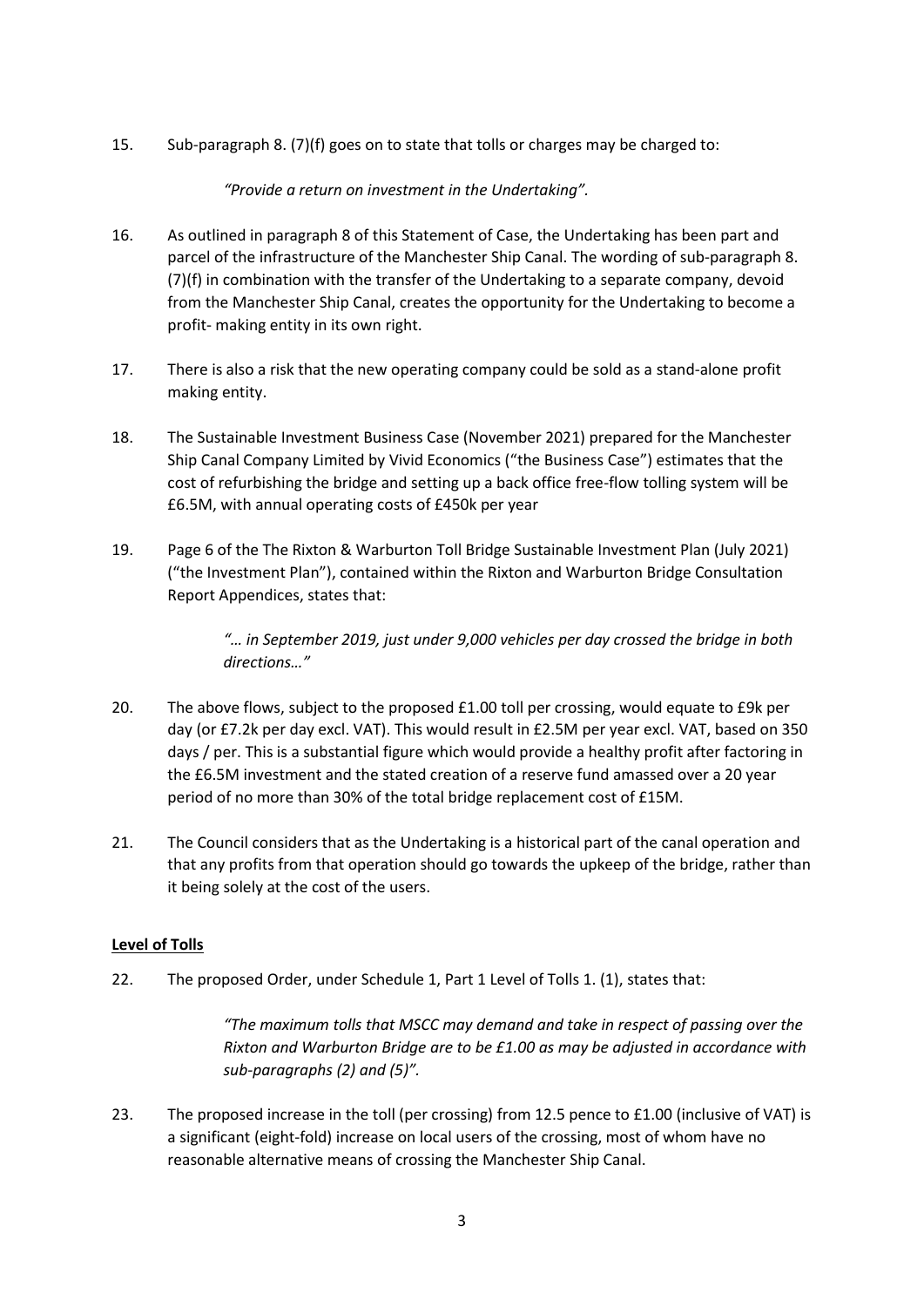- 24. The Business Case in section 3.4 compares the proposed toll with various other toll facilities operating within the country.
- 25. The report in 3.4.2 states that:

*"However, looking at those bridges where a comparison is appropriate and can be made, the toll levels for cars per trip range from 5p at Swinford to £1 at Clifton. The average of all these facilities is approximately 45p."*

- 26. As highlighted by the Business Case, the current toll of 12p is the second cheapest of those compared. However, the proposed charge of £1.00 would be the joint highest toll in the comparison, with Clifton, and more than twice the average of the those compared.
- 27. The Clifton Suspension Bridge is a substantial suspension structure spanning the Avon Gorge and the River Avon, linking Clifton in Bristol to Leigh Woods in North Somerset. Motorised vehicles pay £1.00 to cross the bridge which, according to the Clifton Suspension Bridge Trust's website (cliftonbridge.org.uk), all goes towards maintenance and upkeep.
- 28. The Business Case rightly states that every bridge has its own unique circumstances, which in turn influence the associated required tolls, and that drawing comparisons between toll levels on the various bridges is of limited value. However, the report then concludes section 3.4.3 by drawing a direct comparison by stating the following:

"*While an increase to £1.00, if implemented, would set the R&W Toll Bridge at the higher end of other small bridge tolls. It still leaves the toll significantly below the other existing tolled crossings of the Mersey and is likely to be the only small toll bridge that is currently making an allowance in its toll rate for any Covid-19 related traffic downturn".* 

- 29. The Council challenges this assertion on two counts. Both the Mersey Gateway and Mersey Tunnel are both major river crossings, comprising significant infrastructure, which link major built-up urban areas. Any comparison between these structures and the Rixton and Warburton Toll Bridge is therefore considered to be both unnecessary and misleading. Secondly, the assertion that the toll rate makes an allowance for any Covid-19 related traffic downturn is also considered to be questionable.
- 30. Section 4 of the Business Case considers Traffic and Revenue. Whilst the Council acknowledges that Covid-19 has an impact on traffic flow, it considers this to be a relatively short-term issue, which is now being overcome. The Business Case even states in the first bullet point on page 29 that:

*"It appears that weekday traffic levels have somewhat recovered to pre-pandemic levels, where the peak average flow in October 2019 reached 549 vehicles, whilst in October 2021 the peak flow reached 516 vehicles".*

31. Transport for Greater Manchester (TfGM) also report on Greater Manchester (GM) traffic volumes weekly. Figure 1: Estimated Highways trips in GM (overleaf), is an extract from TfGM's Network Summary Report period: Week ending 24 April 2022. The chart indicates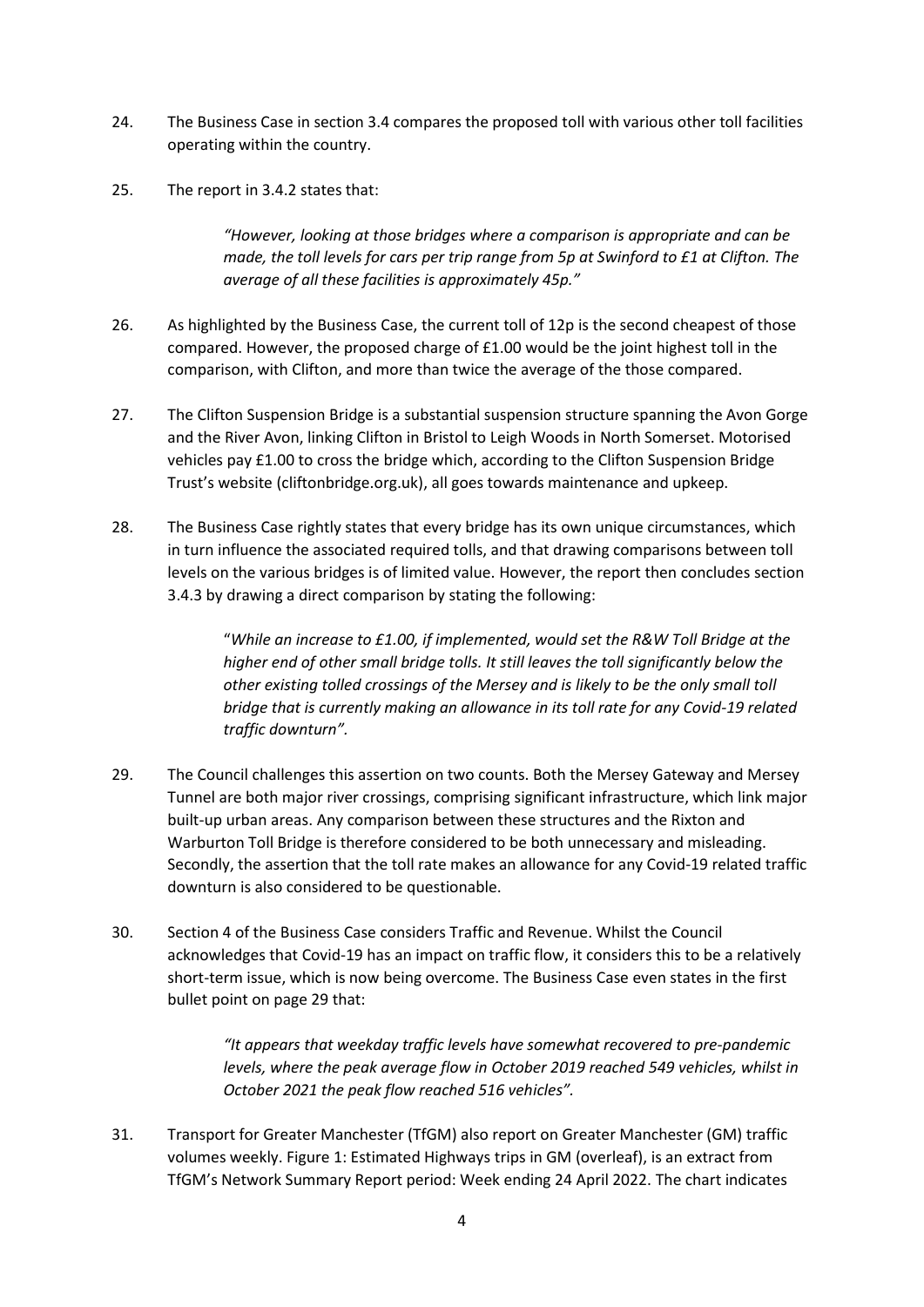that while volumes across GM have not fully returned to pre-Covid levels, they are at an estimated 95% of the equivalent week in 2019.



Figure 1: Estimated Highways trips in GM (Source: TfGM Network Summary Report - 20220425)

- 32. The Council considers that Covid-19 has had a temporary impact on traffic flows using the crossing. The last remaining Covid-19 restrictions within England were lifted in early 2022, and the best available traffic data suggests that flows are not operating at a significant reduction. The Council therefore considers it unreasonable to factor Covid-19 into a longstanding future Toll charge enshrined in legislation, for a time period not subject to Covid-19 related restrictions or guidance.
- 33. Section 3.3 of the Business Case also tries to provide justification for the Toll through considering the Vehicle Operating Costs (VOC) between smaller local villages using alternative routes to the Rixton and Warburton Bridge. Tables 3-3 and 3-4 conclude that use of the Bridge generates a VOC saving of between £2.69 and £5.91.
- 34. Section 3.6 of the Business Case uses the above VOC savings to conclude that:

"*Importantly, the time and distance savings for all routes, with the exception of Leigh to Sale, are greater than the value of the increased toll being proposed, which would indicate most users will still gain significant benefits from using the R&W Toll Bridge, even after a toll increase of up to £1.00".*

35. The Council strongly objects to the use of applying the comparative cost savings of longer alternative routes to justify the proposed toll increase. The Rixton and Warburton Bridge is a long-standing structure which has served as a vital local crossing across the Manchester Ship Canal for local communities. The comparative cost of crossing the Ship Canal via longer alternative routes is considered to be irrelevant to the level of toll charged.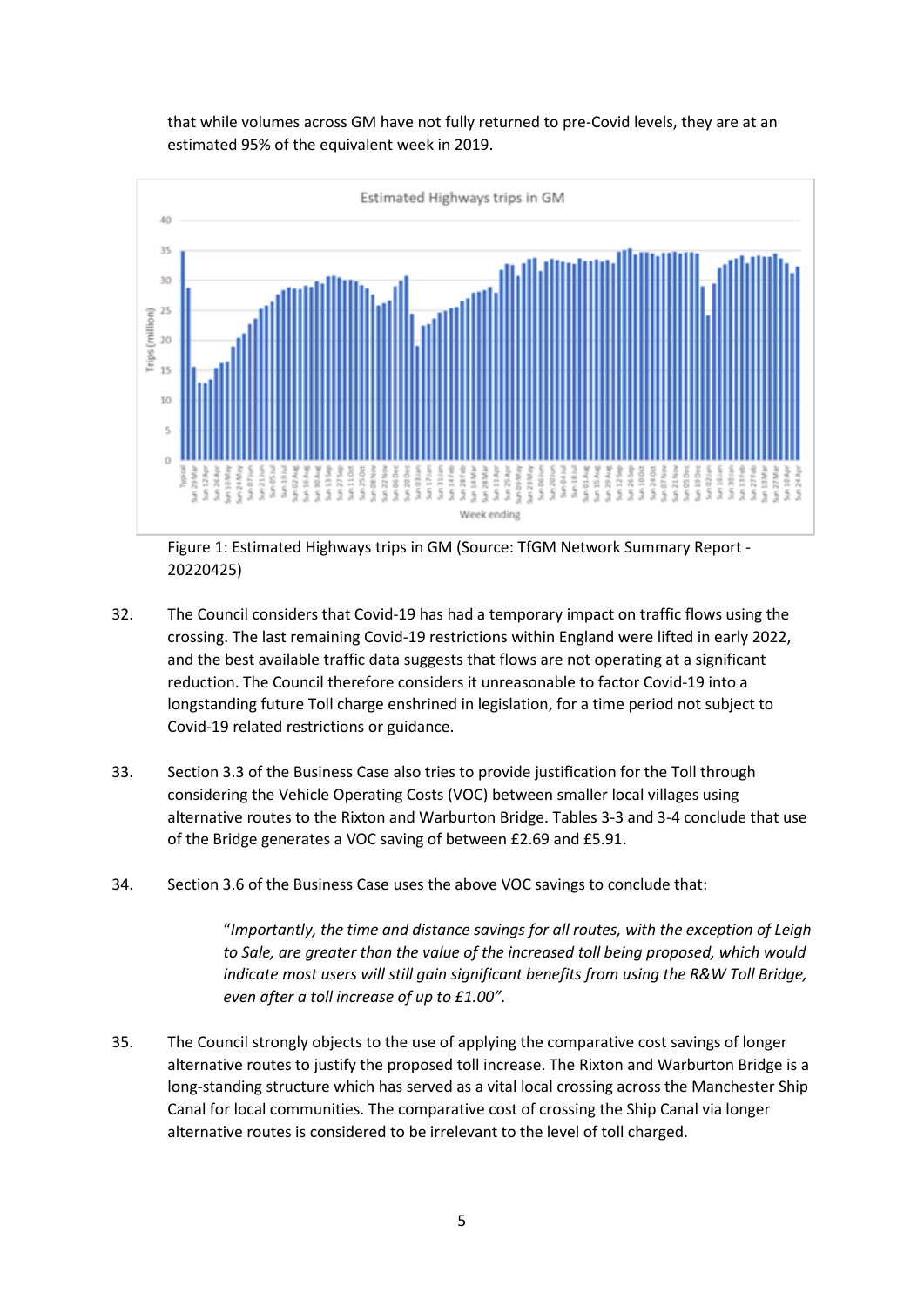36. Another example of the Manchester Ship Canal owner's responsibility to providing and maintaining access across the canal is the Hulmes free Ferry. Originally established in 1885 by an act of parliament, the owners of the Manchester Ship Canal are responsible for providing a free ferry to replace a low-lying bridge that had to be demolished to allow access for tall ships along the canal. The ferry is still in operation without charge.

# **Concessions – Daily Charge**

- 37. Currently users of the Undertaking are charged a capped 25 pence toll no matter how many crossings they make within a day. This longstanding arrangement is capped by Schedule 49 of the Rixton and Warburton Bridge Act 1863 ("the Act"), which limits the number of tolls that may collected in any one and the same day to no more than two full tolls.
- 38. Section 6.3 of the Business Case sets out the 'Base Case' assumptions that underpin the business plan, and therefore aim to justify the increased toll of £1.00. A capped daily charge is not mentioned in this section, nor any other section of the report.
- 39. BDP Pitmans comments on the Council's letter of objection to the draft Order ("the BDP Pitmans response") dated 23 November 2021, state (on page 3) that:

*"In terms of discount, MSCC has publicly stated that we anticipate at least two discounts. Assuming the toll for a single trip is up to £1.00 (Inc. VAT at the current rate of 20%) we will cap any daily tolls to the total for two trips or £2.00 (Inc. VAT at the current rate of 20%).*

- 40. The above statement is not reflected within the Order as drafted.
- 41. The BDP Pitmans response goes on to state that:

"*Article 9(11) of the Order provides that a composition agreement may provide for a discount or waiver of any toll or part of any toll in respect of the use of the Rixton and Warburton Bridge. MSCC will rely on this power to include various discount arrangement but in line with other orders regulation tolls, the precise discount would not be enshrined in statute to ensure level of flexibility both for the users of the Bridge and for the operator. This approach has been adopted on many other toll/charging schemes/order whereby the Order itself allows for discount schemes and such schemes are then included separately for example as part of a composition agreement. This is the case for Dart charge and for Mersey crossings".*

42. The Council considers that the wording of the Article does not provide satisfactory reassurance that a local discount will either be applied or if so, at an appropriate level. The Council therefore objects to the removal of the continuation of the long-standing arrangement to cap any daily tolls to the total for two trips.

#### **Concessions – Local Connections**

43. The Undertaking is the only route across the Manchester Ship Canal between the M6 and M60, as illustrated by the map in Appendix 2 to this Statement. It provides a vital link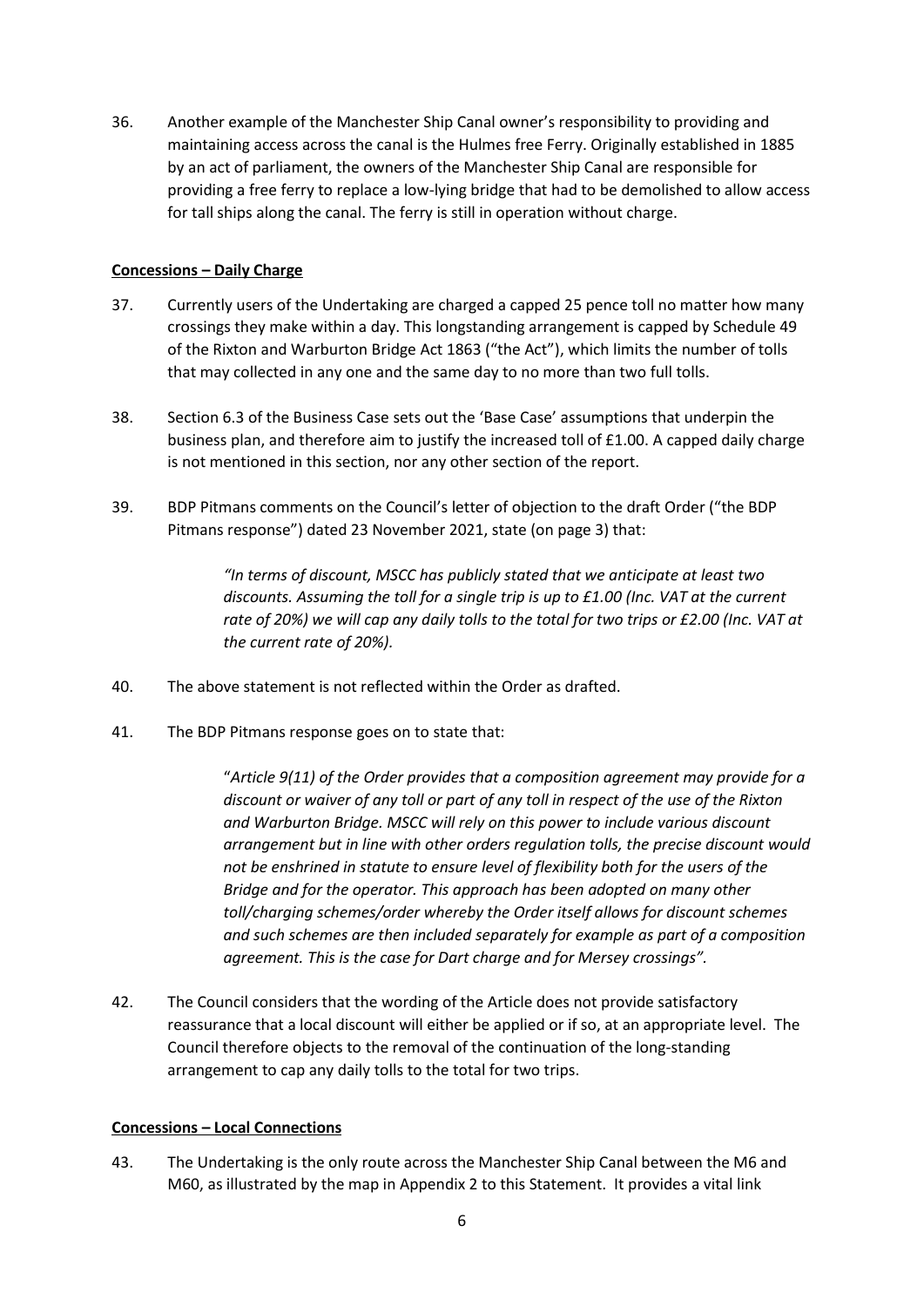between the communities of Rixton in Warrington with Warburton and Partington in Trafford, and wide areas of Cheshire in the north and Greater Manchester to the south.

- 44. Section 3.3 of the Business Case sets out an example alternative detour between Partington and Glazebrook via the M6. This would result in a total journey length of 13.2km, which would be approximately twice the distance compared to using the Rixton and Warburton Bridge.
- 45. The substantial additional distance needed to cross the Manchester Ship Canal via the M6 or M60 for local communities of Warburton and Partington within Trafford emphasises the crucial role the Bridge plays in providing a vital local crossings.
- 46. The Investment Plan states (on page 12) that a local customer discount, set at around 50% for the residents of Postcodes WA3 6 and WA13 9 could be considered (i.e., 50p including VAT at the current rate of 20%).
- 47. Section 4.6 of the Business Case states that:

*"The business case also considers an additional Local User Discount of 50%. It is currently anticipated that this will be offered to those residents in postcodes WA3 6 and WA13 9".* 

- 48. Section 6.3 and Table 6-1 of the Business Case sets out the 'Base Case' assumptions that underpin the business plan, to justify the increased toll of £1.00. This includes a 50% discount being offered.
- 49. The accompanying commentary to Figure 6-1 of the Business Case concludes that:

*"Figure 6-1 below shows the build-up of the surplus year-on-year that would be set aside in the reserve account. As can be seen, year 1 only has a surplus of around £100k. This suggests that the toll could be just under 90p including VAT if no reserve fund were required".* 

- 50. Section 6.4 of the Business Case then sets out a 'Downside Case' scenario which includes a number of assumptions which the Council disputes.
	- i. Firstly a -7.5% one-off impact of Covid-19 is assumed. As stated within paragraph 32 of this Statement, the Council considers it unreasonable to use Covid-19 as justification to increase a long-standing future toll charge. The Council therefore argues that this assumption should be removed, particularly as the same table also includes a minor annual growth (0.9%) in traffic.
	- ii. Secondly, a Price elasticity of -0.1 has also been assumed. Section 4.5 of the Business Case states that *"Extensive research on other barrier crossing toll bridges around the world indicates a price elasticity of around -0.10, for bridges similar to the R&W Toll Bridge".* No further information is provided to justify this statement.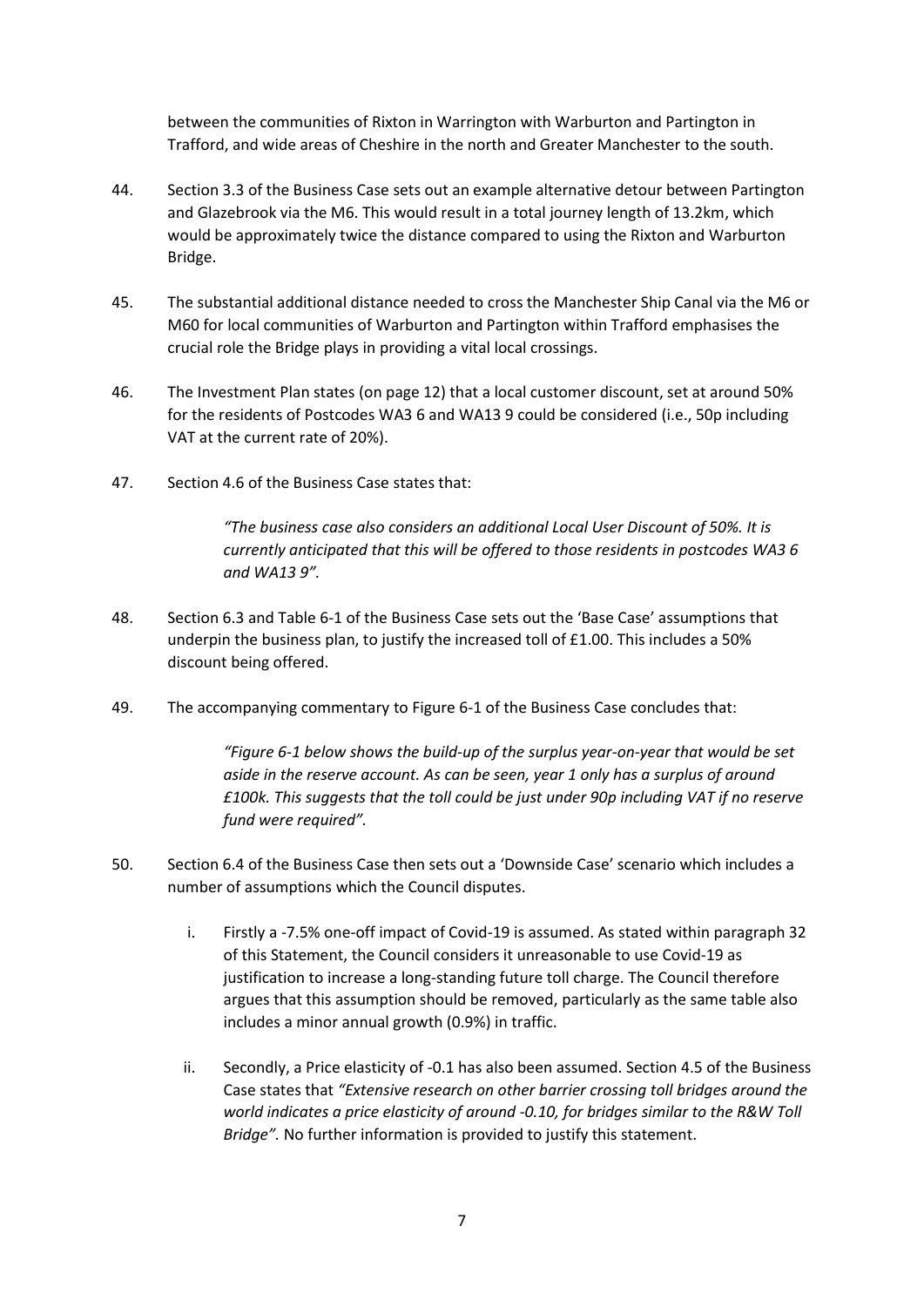- 51. Section 6.5 of the Business Case sets out an 'Upside Case' scenario. This includes the local discount of 50% but does not include a 'one-off impact from Covid-19' assumption. The Council consider this scenario to be more appropriate (as even the Base Case includes a -5% 'One-off impact of Covid-19 assumption).
- 52. At no point in the Business Case does it recommend that the 'Downside Case', which excludes the 50% local discount, should be taken forward. Nor does it state anywhere that either the 'Business Case' or 'Upside Case', which includes the 50% local discount, cannot be achieved if an increased toll of £1.00 is applied.
- 53. All references to the local discount of 50% within the Business Case relate to postcodes WA3 6 and WA13 9. Appendix 2 of the Council's letter of objection (dated 17 January 2022) includes a map of postcode areas which the Council considers to be appropriate for a local concession. Within Trafford Borough, this includes postcode areas WA13 9 (Warburton) and M31 4 (Partington). This map has also been included in Appendix 3 to this Statement.
- 54. Partington experiences extremely high levels of deprivation. There is also a high sense of isolation due to poor public transport and road links to other areas.
- 55. The English Indices of Deprivation, published 26 September 2019, ranks Lower Lower-layer Super Output Area (LOSA) Trafford 017 (Bucklow - St Martins) which includes Partington, as one of the most deprived wards in England. The data highlights that LOSA's Trafford 017B and 017E (south Partington) are ranked within the Index of Multiple Deprivation (IMD) Decile 1 = most deprived (with 10 being least deprived). Trafford 017D is also ranked within IMD Decile 2.
- 56. Of the 32,844 wards by IMD ranking, Trafford 017E is the 490<sup>th</sup> most deprived ward within England; with Trafford 017B being the 2,097<sup>th</sup> most deprived and Trafford 017D being the 4,030<sup>th</sup> most deprived (Source: [Deprivation \(traffordjsna.org.uk\)\)](https://www.traffordjsna.org.uk/About-Trafford/Key-demographics/Deprivation.aspx).
- 57. The Trafford Poverty Strategy 2021/22 also highlights the IMD rankings for LOSA's within Trafford (on page 5). Figure 2 (overleaf) is an extract from the Trafford Poverty Strategy which illustrates levels of deprivation across Trafford. (The red oval has been added for illustration purposes).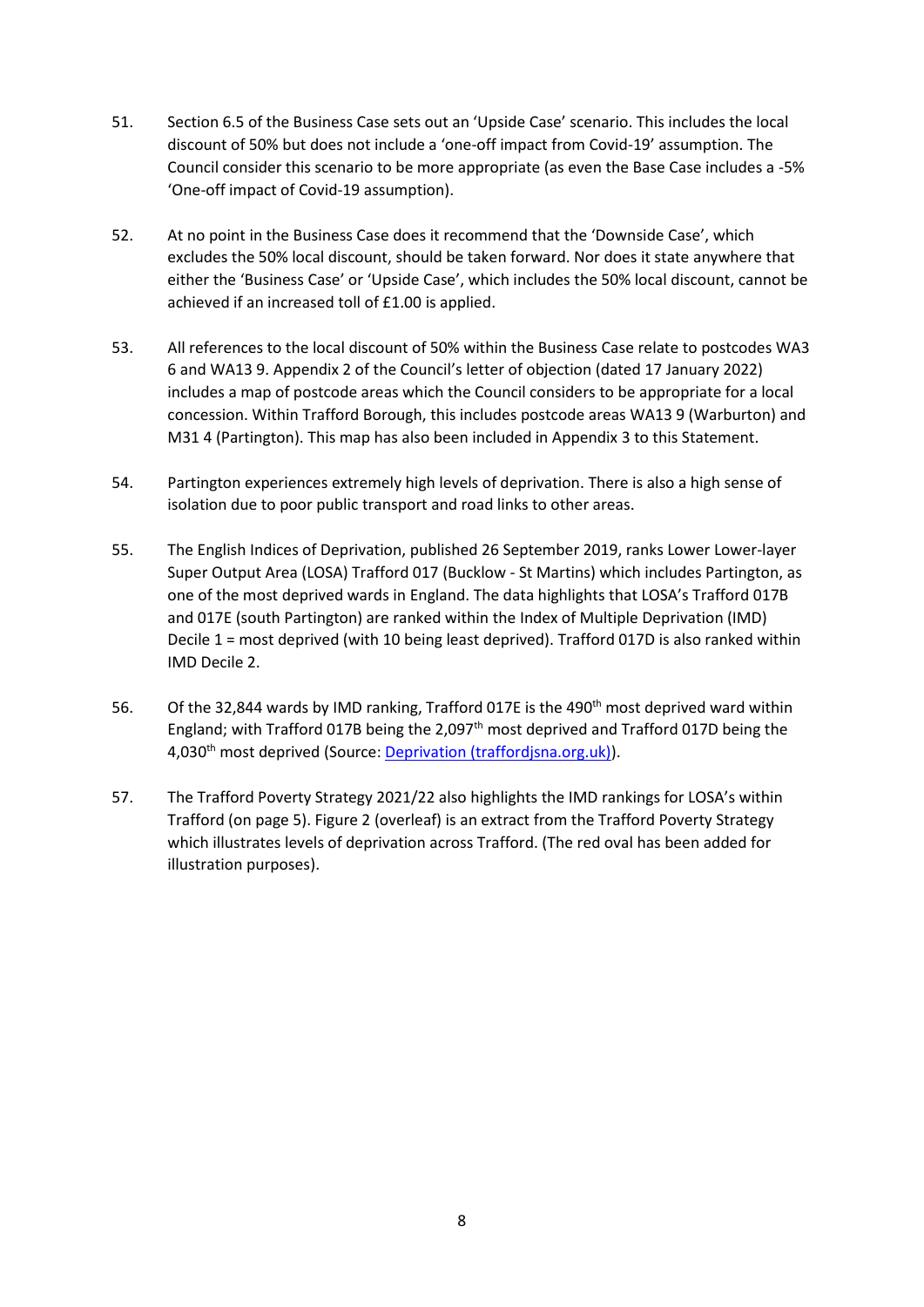

*Figure 2: Trafford LSOAs in each national deprivation decile*

58. Any increase in the Toll without significant discounts for local residents, particularly within Partington, could therefore create a long-term financial burden. The Council therefore cannot support any increase in the Toll without a significant discount (of at least 50%) being made available to residents within Warburton and Partington Parishes.

# **Future Toll Increases**

59. The Order proposes under Schedule 1, Part 1 Level of Tolls 1. (2), states that:

"*MSCC may make an adjustment in April of any year in the amount of tolls specified in sub-paragraph (1), as may be revised under sub-paragraph (5), and any such adjustment will be no more than the percentage difference between the consumer price index for February of that year and the consumer price index for the month of February immediately preceding the making of the Order and then subtracting one per cent".*

60. Section 3.5 of the Business Case clearly states that:

"*Traditionally most small bridge tolls are not indexed to inflation"*.

61. The Business Case then goes on to states that:

*"a non-indexation approach is only sustainable with high traffic growth, given the inevitable increase in the costs of operation and maintaining facilities over time".* 

62. BDP Pitmans response also states that: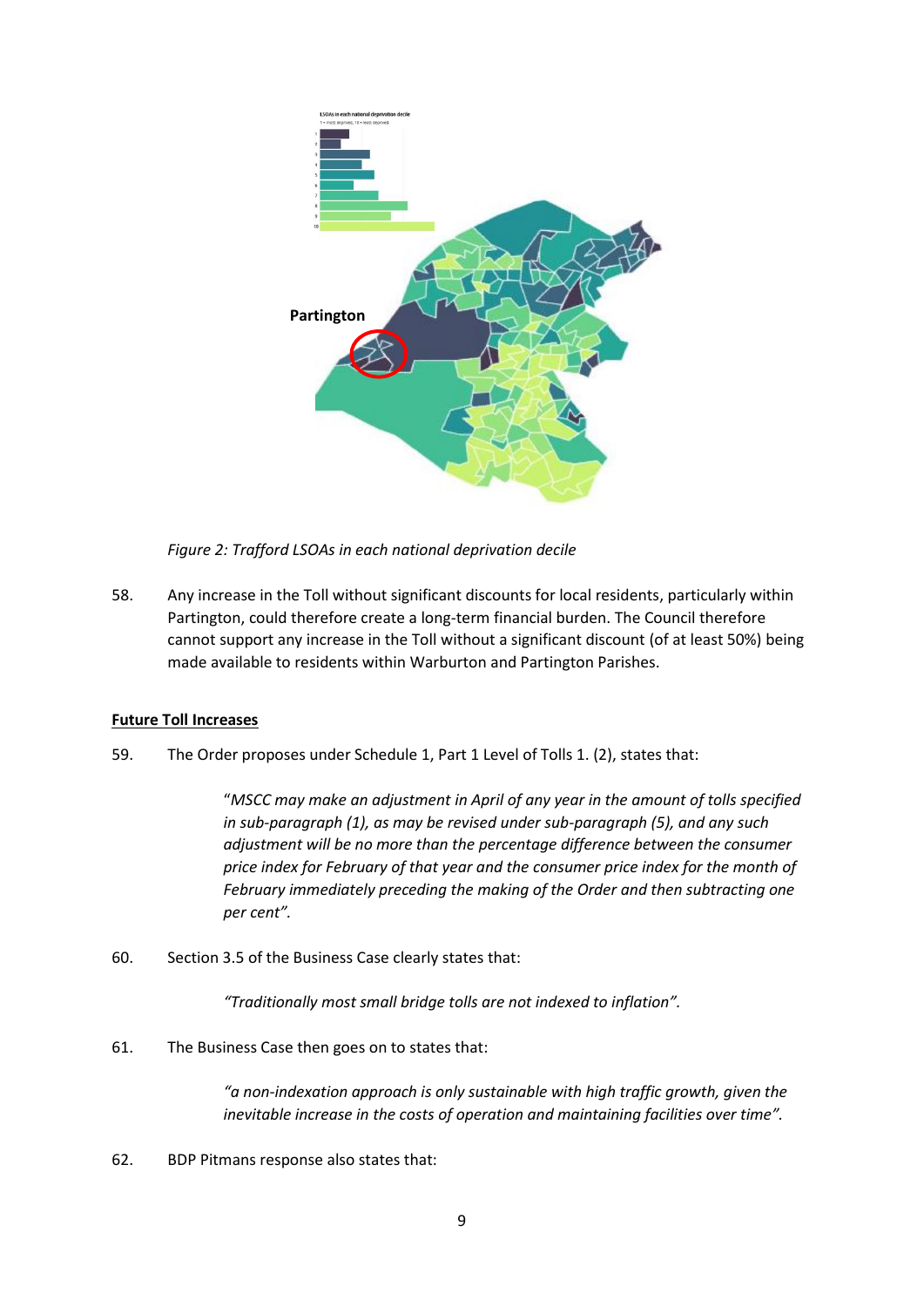*"A strategy of non-indexation of tolls, given the costs of operating and maintaining these facilities inevitably increase, is however only sustainable with high traffic growth. While this was a viable approach in the later decades of the 20th century, when car ownership was still growing strongly, traffic growth into the future is now assumed to be much lower, and evidence from recent traffic on the R&W Toll Bridge, even before Covid-19, was that traffic levels were at best, flat and possibly declining. Therefore, to ensure a sustainable future for the R&W Toll Bridge, in a world where costs of materials and labour will continue to increase at a rate that is higher than any growth in traffic, there must be at least the option to increase tolls year on year".*

- 63. No evidence has been provided of other Toll Bridges of a comparable size / profile having tolls linked to inflation.
- 64. The current proposed Toll increase is already eight-fold on current levels. Additional future indexation would result in annual prices increasing year-on-year and would place an unfair burden on local communities who rely on the crossings for daily activities. The Council therefore objects to the Toll being indexed to inflation.

# **Automation of Toll Collection**

- 65. Section 5.2.5 of the Business Case concludes that whilst retaining an existing barrier system would be cheaper than the additional cost of a free-flow tolling system, it would not address stakeholder concerns over delays, safety and environmental impacts in the village of Warburton.
- 66. Table 6-1 of the Business Case (Base Case General Inputs) estimates that the operating costs of the free-flow tolling system to be £450k a year. This is approximately 5 times the current operating cost of the barrier system, which the Business Case states is around £90k a year.
- 67. Whilst the Council acknowledges that the existing barrier system has congestion issues, which can impact on highway safety, the Council does not consider it fair for the additional costs of the free-flow tolling system to be passed on to local residents who rely on the bridge to meet their daily needs through the implementation of significantly higher toll charges.

#### **Other matters**

#### *Offences and powers to make byelaws*

68. The use of Traffic Orders is the way the use of the road and bridge should be regulated. It is therefore questioned why power should be bestowed to MSCC for them to make byelaws for the regulation of the use of the road.

#### *Closing the Rixton and Warburton Bridge*

69. The Order under Part 2, 4. enables MSCC to close all or any part of the bridge in any case of emergency or for the purpose of or in connection with the authorised activities. The Council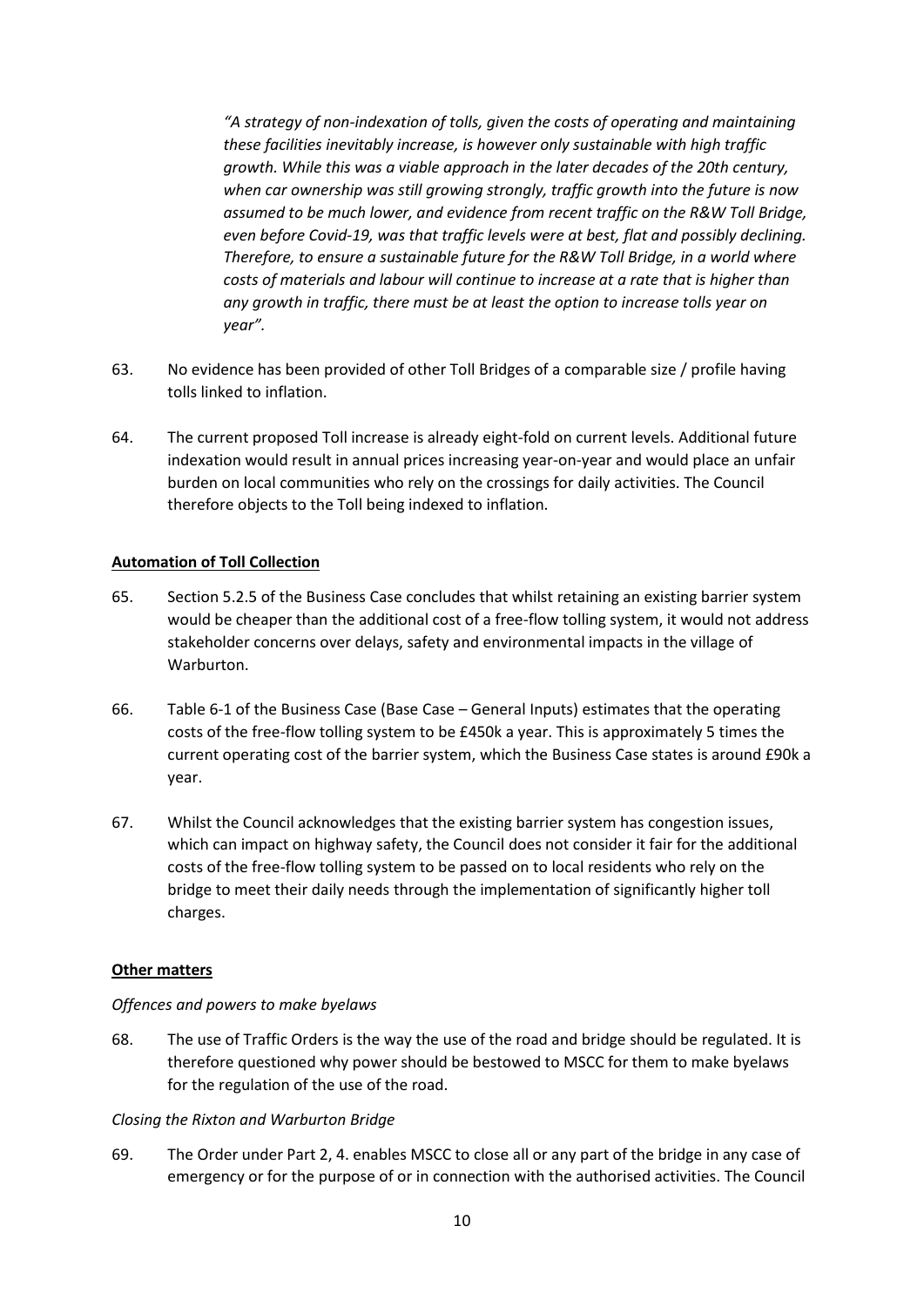considers that any closures should be kept to a minimum and that reopening of the bridge should take place as soon as practically possible. The Council therefore requests that the Order should be amended to clearly state a requirement for prompt, safe reopening of the bridge following any period of closure.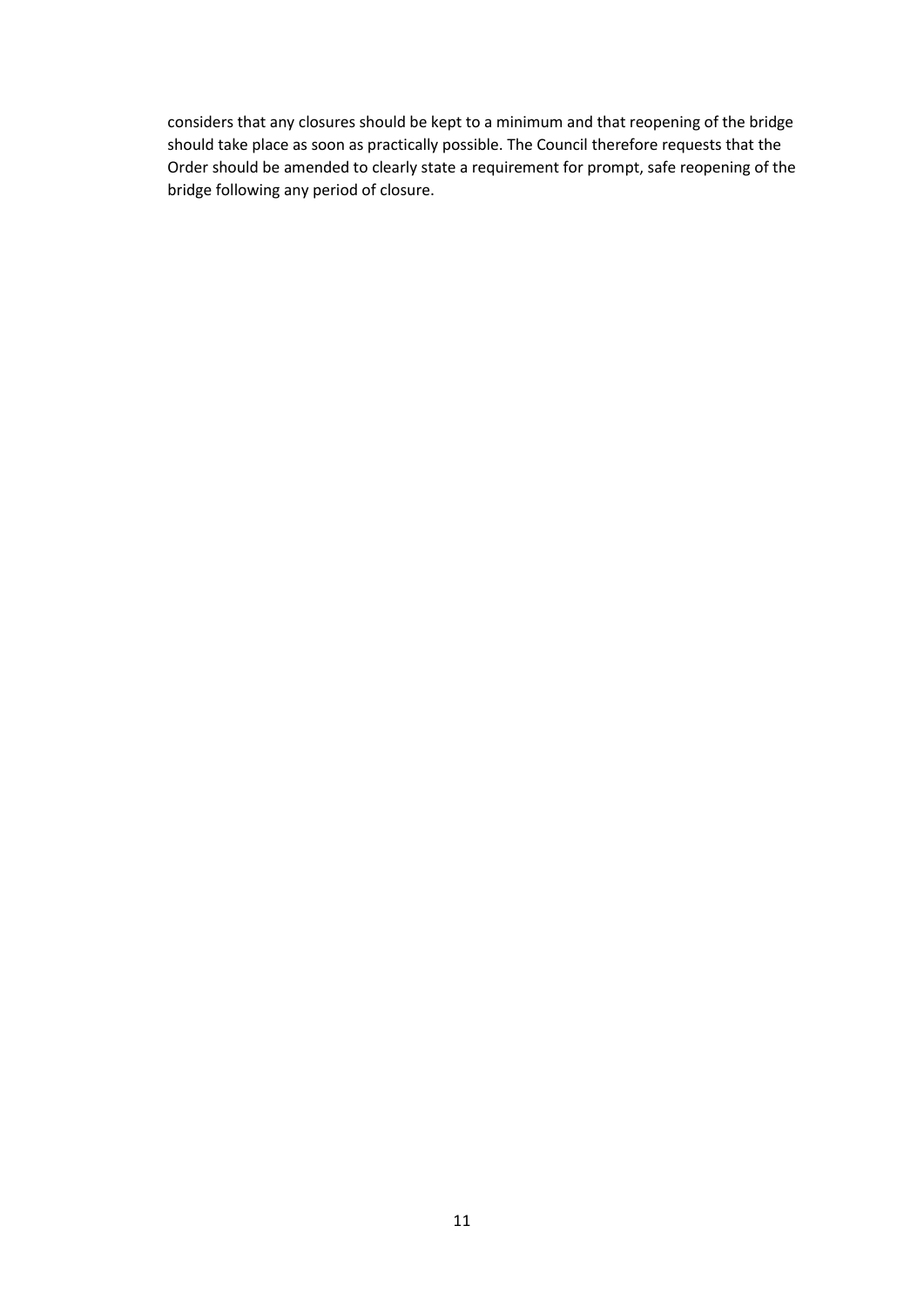# **APPENDIX 1 – LIST OF DOCUMENTS TO BE REFERRED TO IN EVIDENCE\***

A: Appellant's TWAO Application:

- 1. Rixton and Warburton Bridge Draft Transport and Works Order (November 2021) <https://www.warburtontollbridge.co.uk/media/1420/a2-draft-order.pdf>
- B: Appellant's TWAO Application Supporting Documents:
	- 2. Rixton and Warburton Bridge Concise Statement of Aims (November 2021) <https://www.warburtontollbridge.co.uk/media/1422/a4-concise-statement-of-aims.pdf>
	- 3. Rixton and Warburton Bridge Sustainable Investment Business Case (November 2021) <https://www.warburtontollbridge.co.uk/media/1423/a5-business-case.pdf>
	- 4. Rixton and Warburton Bridge Consultation Report (November 2021) <https://www.warburtontollbridge.co.uk/media/1426/a6-consultation-report.pdf>
	- 5. Rixton and Warburton Bridge Consultation Report Appendices (which includes the Rixton & Warburton Toll Bridge Sustainable Investment Plan) (November 2021) <https://www.warburtontollbridge.co.uk/media/1427/a6-consultation-report-appendices.pdf>
- C: Trafford Council Responses (electronic copies of documents submitted):
	- 6. Letter of Objection to the Order (dated 22 January 2022)
	- 7. Comments on the draft Order (dated 26 October 2021)
	- 8. Response to MSCC Sustainable Investment Plan Consultation (dated 18 August 2021)

D: BDP Pitmans Response to Trafford Council (electronic copy of document submitted):

9. BDP Pitmans response (on behalf of MSCC) to Trafford Council's Comments on the draft Order (23 November 2021)

#### E: Legislation

- 10. The Rixton and Warburton Bridge Act 1863 [https://www.whatdotheyknow.com/request/387618/response/935840/attach/html/2/1607](https://www.whatdotheyknow.com/request/387618/response/935840/attach/html/2/160706%20Rixton%20and%20Warburton%20Bridge%20Act%201863.pdf.html) [06%20Rixton%20and%20Warburton%20Bridge%20Act%201863.pdf.html](https://www.whatdotheyknow.com/request/387618/response/935840/attach/html/2/160706%20Rixton%20and%20Warburton%20Bridge%20Act%201863.pdf.html)
- 11. Transport Charges &c. (Miscellaneous Provisions) Act 1954 <https://www.legislation.gov.uk/ukpga/Eliz2/2-3/64?view=plain>
- 12. Road Traffic Regulation Act 1984 <https://www.legislation.gov.uk/ukpga/1984/27/contents?view=plain>
- 13. Road Traffic Act 1988 <https://www.legislation.gov.uk/ukpga/1988/52/contents?view=plain>
- 14. Road Traffic Offenders Act 1988 <https://www.legislation.gov.uk/ukpga/1988/53/contents?view=plain>

#### F: National Documents, Policy and Guidance

15. National Planning Policy Framework (2021)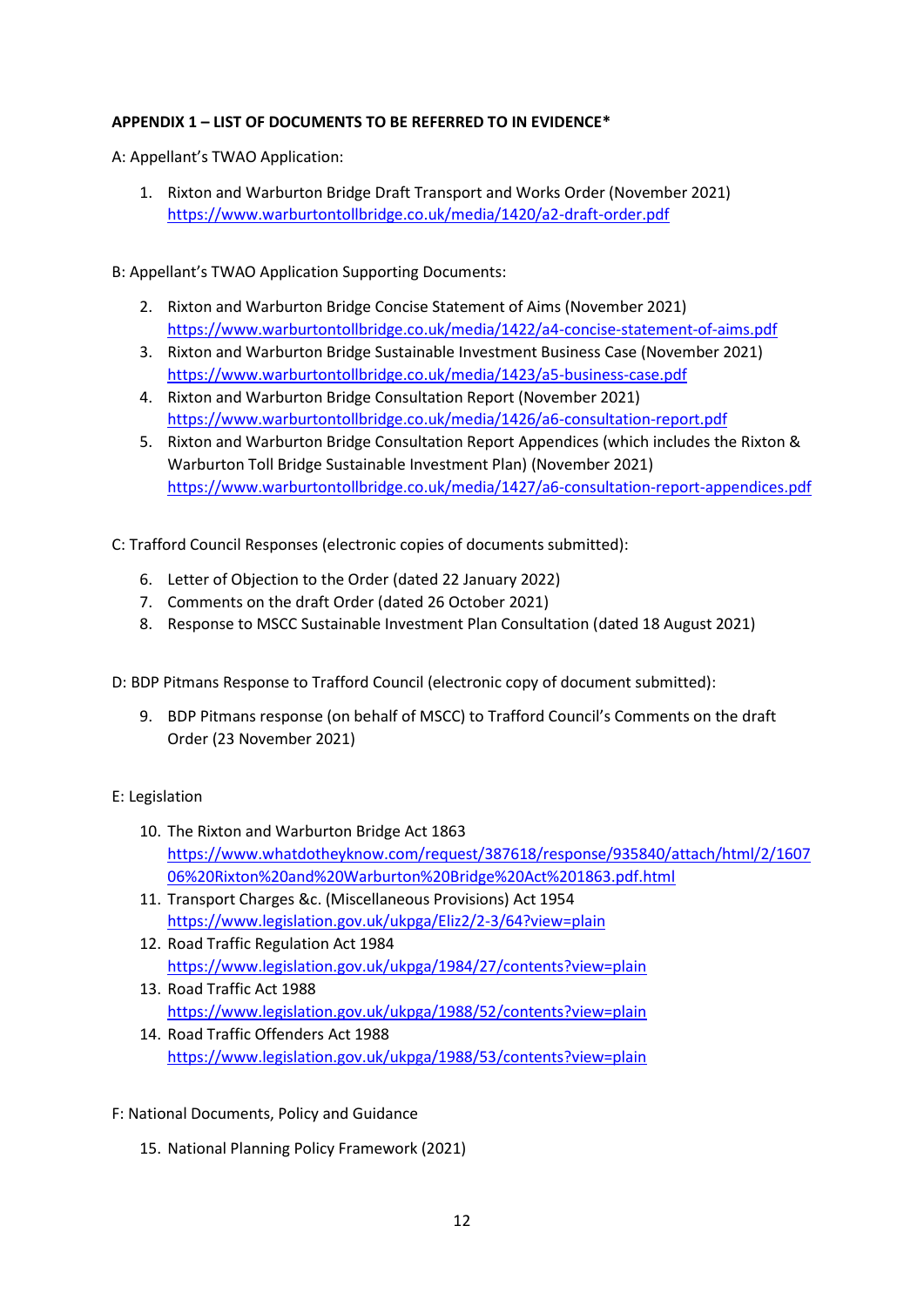[https://assets.publishing.service.gov.uk/government/uploads/system/uploads/attachment\\_](https://assets.publishing.service.gov.uk/government/uploads/system/uploads/attachment_data/file/1005759/NPPF_July_2021.pdf) [data/file/1005759/NPPF\\_July\\_2021.pdf](https://assets.publishing.service.gov.uk/government/uploads/system/uploads/attachment_data/file/1005759/NPPF_July_2021.pdf)

- 16. National Planning Practice Guidance <https://www.gov.uk/government/collections/planning-practice-guidance>
- 17. HS2 Phase 2b Western Leg (Crewe-Manchester) hybrid Bill and accompanying documents/ evidence (2022) [https://www.gov.uk/government/collections/hs2-phase-2b-high-speed-rail-crewe](https://www.gov.uk/government/collections/hs2-phase-2b-high-speed-rail-crewe-manchester-bill-2022)[manchester-bill-2022](https://www.gov.uk/government/collections/hs2-phase-2b-high-speed-rail-crewe-manchester-bill-2022)
- 18. Government List of Toll Road Charges at Toll road charges and associated information <https://www.gov.uk/uk-toll-roads>
- 19. Manual for Streets 2 <https://www.tsrgd.co.uk/pdf/mfs/mfs2.pdf>
- 20. Design Manual for Roads and Bridges (CD123) [https://www.standardsforhighways.co.uk/prod/attachments/962a81c1-abda-4424-96c9](https://www.standardsforhighways.co.uk/prod/attachments/962a81c1-abda-4424-96c9-fe4c2287308c?inline=true) [fe4c2287308c?inline=true](https://www.standardsforhighways.co.uk/prod/attachments/962a81c1-abda-4424-96c9-fe4c2287308c?inline=true)
- 21. Historic England Managing Significance in Decision Taking in the Historic Environment [https://historicengland.org.uk/images-books/publications/gpa2-managing-significance-in](https://historicengland.org.uk/images-books/publications/gpa2-managing-significance-in-decision-taking/gpa2/)[decision-taking/gpa2/](https://historicengland.org.uk/images-books/publications/gpa2-managing-significance-in-decision-taking/gpa2/)
- 22. Historic England The Setting of Heritage Assets [https://historicengland.org.uk/images-books/publications/gpa3-setting-of-heritage](https://historicengland.org.uk/images-books/publications/gpa3-setting-of-heritage-assets/heag180-gpa3-setting-heritage-assets/)[assets/heag180-gpa3-setting-heritage-assets/](https://historicengland.org.uk/images-books/publications/gpa3-setting-of-heritage-assets/heag180-gpa3-setting-heritage-assets/)
- 23. Historic England Conservation Principles, Policies and Guidance [https://historicengland.org.uk/images-books/publications/conservation-principles](https://historicengland.org.uk/images-books/publications/conservation-principles-sustainable-management-historic-environment/conservationprinciplespoliciesandguidanceapril08web/)[sustainable-management-historic](https://historicengland.org.uk/images-books/publications/conservation-principles-sustainable-management-historic-environment/conservationprinciplespoliciesandguidanceapril08web/)[environment/conservationprinciplespoliciesandguidanceapril08web/](https://historicengland.org.uk/images-books/publications/conservation-principles-sustainable-management-historic-environment/conservationprinciplespoliciesandguidanceapril08web/)

# G: Greater Manchester Documents, Policy and Guidance

- 24. Greater Manchester Strategy 2021---2031 [https://aboutgreatermanchester.com/media/jlslgbys/greater-manchester-strategy-our](https://aboutgreatermanchester.com/media/jlslgbys/greater-manchester-strategy-our-plan.pdf)[plan.pdf](https://aboutgreatermanchester.com/media/jlslgbys/greater-manchester-strategy-our-plan.pdf)
- 25. Places for Everyone Plan Submission Document (2021) <https://www.greatermanchester-ca.gov.uk/media/4838/places-for-everyone.pdf>
- 26. Places for Everyone Supporting Evidence and background documents [https://www.greatermanchester-ca.gov.uk/what-we-do/planning-and-housing/places-for](https://www.greatermanchester-ca.gov.uk/what-we-do/planning-and-housing/places-for-everyone/supporting-documents/)[everyone/supporting-documents/](https://www.greatermanchester-ca.gov.uk/what-we-do/planning-and-housing/places-for-everyone/supporting-documents/)
- 27. Places for Everyone Submission Documents [https://www.greatermanchester-ca.gov.uk/what-we-do/planning-and-housing/places-for](https://www.greatermanchester-ca.gov.uk/what-we-do/planning-and-housing/places-for-everyone/submission-documents/)[everyone/submission-documents/](https://www.greatermanchester-ca.gov.uk/what-we-do/planning-and-housing/places-for-everyone/submission-documents/)
- 28. New Carrington GMSF Masterplan (September 2020) [https://www.greatermanchester](https://www.greatermanchester-ca.gov.uk/GMCAFiles/PFE/Supporting%20documents/10.09%20Site%20Allocations%20-%20Trafford/JPA33%20New%20Carrington/10.09.06%20-%20JPA33%20-%20New%20Carrington%20Masterplan%202020.pdf)[ca.gov.uk/GMCAFiles/PFE/Supporting%20documents/10.09%20Site%20Allocations%20-](https://www.greatermanchester-ca.gov.uk/GMCAFiles/PFE/Supporting%20documents/10.09%20Site%20Allocations%20-%20Trafford/JPA33%20New%20Carrington/10.09.06%20-%20JPA33%20-%20New%20Carrington%20Masterplan%202020.pdf) [%20Trafford/JPA33%20New%20Carrington/10.09.06%20-%20JPA33%20-](https://www.greatermanchester-ca.gov.uk/GMCAFiles/PFE/Supporting%20documents/10.09%20Site%20Allocations%20-%20Trafford/JPA33%20New%20Carrington/10.09.06%20-%20JPA33%20-%20New%20Carrington%20Masterplan%202020.pdf) [%20New%20Carrington%20Masterplan%202020.pdf](https://www.greatermanchester-ca.gov.uk/GMCAFiles/PFE/Supporting%20documents/10.09%20Site%20Allocations%20-%20Trafford/JPA33%20New%20Carrington/10.09.06%20-%20JPA33%20-%20New%20Carrington%20Masterplan%202020.pdf)
- 29. TfGM Transport Strategy 2040 (published 2017, updated Jan 2021) [https://assets.ctfassets.net/nv7y93idf4jq/01xbKQQNW0ZYLzYvcj1z7c/4b6804acd572f00d8d](https://assets.ctfassets.net/nv7y93idf4jq/01xbKQQNW0ZYLzYvcj1z7c/4b6804acd572f00d8d728194ef62bb89/Greater_Manchester_Transport_Strategy_2040_final.pdf) [728194ef62bb89/Greater\\_Manchester\\_Transport\\_Strategy\\_2040\\_final.pdf](https://assets.ctfassets.net/nv7y93idf4jq/01xbKQQNW0ZYLzYvcj1z7c/4b6804acd572f00d8d728194ef62bb89/Greater_Manchester_Transport_Strategy_2040_final.pdf)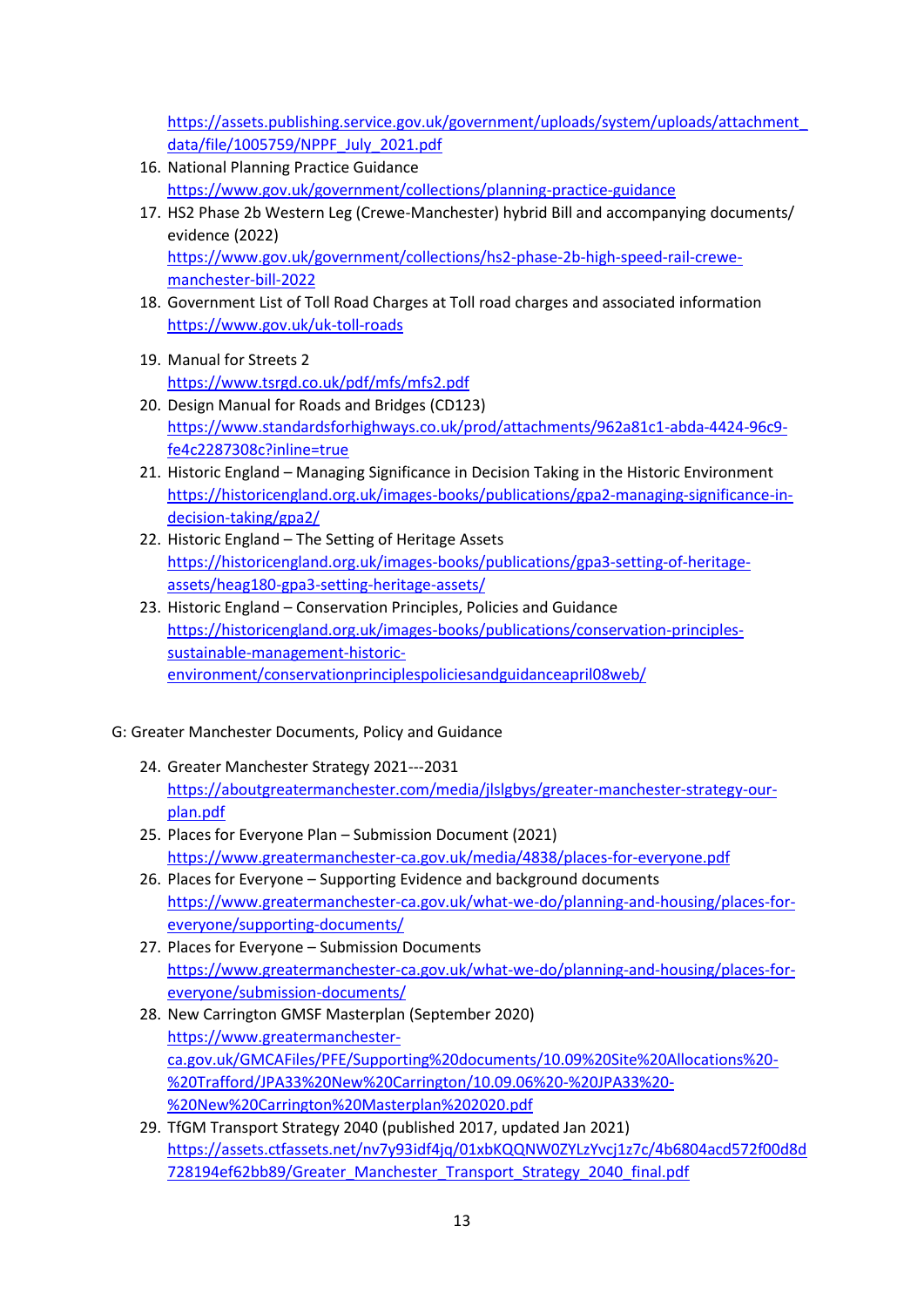- 30. GM Transport Strategy 2040 Delivery Plans 2021-2026 and Local Implementation Plans (LIP) [https://downloads.ctfassets.net/nv7y93idf4jq/5Y95swfmf42WVZozNA4fE/84092928376473](https://downloads.ctfassets.net/nv7y93idf4jq/5Y95swfmf42WVZozNA4fE/84092928376473c507ec000098b18c35/Delivery_Plan_2021-2026_Jan_2021_Final.pdf) [c507ec000098b18c35/Delivery\\_Plan\\_2021-2026\\_Jan\\_2021\\_Final.pdf](https://downloads.ctfassets.net/nv7y93idf4jq/5Y95swfmf42WVZozNA4fE/84092928376473c507ec000098b18c35/Delivery_Plan_2021-2026_Jan_2021_Final.pdf)
- 31. Greater Manchester Local Industrial Strategy (June 2019) [https://www.greatermanchester-ca.gov.uk/media/2132/gm-local-industrial-strategy](https://www.greatermanchester-ca.gov.uk/media/2132/gm-local-industrial-strategy-web.pdf)[web.pdf](https://www.greatermanchester-ca.gov.uk/media/2132/gm-local-industrial-strategy-web.pdf)
- 32. Transport for Greater Manchester Network Summary Report 20220425 [https://traffordgovuk.sharepoint.com/:p:/r/sites/WarburtonTollBridgeTWAO/\\_layouts/15/D](https://traffordgovuk.sharepoint.com/:p:/r/sites/WarburtonTollBridgeTWAO/_layouts/15/Doc.aspx?sourcedoc=%7B7A922765-7A7D-466B-B969-87A42478D8BE%7D&file=TfGM%20Network%20Summary%20Report-%2020220425.pptx&action=edit&mobileredirect=true) [oc.aspx?sourcedoc=%7B7A922765-7A7D-466B-B969-](https://traffordgovuk.sharepoint.com/:p:/r/sites/WarburtonTollBridgeTWAO/_layouts/15/Doc.aspx?sourcedoc=%7B7A922765-7A7D-466B-B969-87A42478D8BE%7D&file=TfGM%20Network%20Summary%20Report-%2020220425.pptx&action=edit&mobileredirect=true) [87A42478D8BE%7D&file=TfGM%20Network%20Summary%20Report-](https://traffordgovuk.sharepoint.com/:p:/r/sites/WarburtonTollBridgeTWAO/_layouts/15/Doc.aspx?sourcedoc=%7B7A922765-7A7D-466B-B969-87A42478D8BE%7D&file=TfGM%20Network%20Summary%20Report-%2020220425.pptx&action=edit&mobileredirect=true) [%2020220425.pptx&action=edit&mobileredirect=true](https://traffordgovuk.sharepoint.com/:p:/r/sites/WarburtonTollBridgeTWAO/_layouts/15/Doc.aspx?sourcedoc=%7B7A922765-7A7D-466B-B969-87A42478D8BE%7D&file=TfGM%20Network%20Summary%20Report-%2020220425.pptx&action=edit&mobileredirect=true)
- 33. Greater Manchester Landscape Character and Sensitivity Assessment (LUC, August 2018) [https://greatermanchester-ca.gov.uk/media/1727/greater-manchester-landscape](https://greatermanchester-ca.gov.uk/media/1727/greater-manchester-landscape-character-and-sensitivity-report.pdf)[character-and-sensitivity-report.pdf](https://greatermanchester-ca.gov.uk/media/1727/greater-manchester-landscape-character-and-sensitivity-report.pdf)
- 34. Cost of Living Crisis GMCA Briefing Note [https://traffordgovuk.sharepoint.com/:w:/r/sites/WarburtonTollBridgeTWAO/\\_layouts/15/](https://traffordgovuk.sharepoint.com/:w:/r/sites/WarburtonTollBridgeTWAO/_layouts/15/Doc.aspx?sourcedoc=%7B19145A4E-CD56-4868-80A2-689E2A263AAD%7D&file=Cost%20of%20Living%20Crisis%20Research%208th%20April%202022%20(002).docx&action=default&mobileredirect=true) [Doc.aspx?sourcedoc=%7B19145A4E-CD56-4868-80A2-](https://traffordgovuk.sharepoint.com/:w:/r/sites/WarburtonTollBridgeTWAO/_layouts/15/Doc.aspx?sourcedoc=%7B19145A4E-CD56-4868-80A2-689E2A263AAD%7D&file=Cost%20of%20Living%20Crisis%20Research%208th%20April%202022%20(002).docx&action=default&mobileredirect=true) [689E2A263AAD%7D&file=Cost%20of%20Living%20Crisis%20Research%208th%20April%202](https://traffordgovuk.sharepoint.com/:w:/r/sites/WarburtonTollBridgeTWAO/_layouts/15/Doc.aspx?sourcedoc=%7B19145A4E-CD56-4868-80A2-689E2A263AAD%7D&file=Cost%20of%20Living%20Crisis%20Research%208th%20April%202022%20(002).docx&action=default&mobileredirect=true) [022%20\(002\).docx&action=default&mobileredirect=true](https://traffordgovuk.sharepoint.com/:w:/r/sites/WarburtonTollBridgeTWAO/_layouts/15/Doc.aspx?sourcedoc=%7B19145A4E-CD56-4868-80A2-689E2A263AAD%7D&file=Cost%20of%20Living%20Crisis%20Research%208th%20April%202022%20(002).docx&action=default&mobileredirect=true)
- H: Trafford Council Documents, Policy and Guidance
	- 35. Trafford Council Corporate Plan 2021-2024 [https://www.trafford.gov.uk/about-your-council/strategies-plans-and-policies/Corporate-](https://www.trafford.gov.uk/about-your-council/strategies-plans-and-policies/Corporate-Plan/Corporate-Plan-2021-2024.pdf)[Plan/Corporate-Plan-2021-2024.pdf](https://www.trafford.gov.uk/about-your-council/strategies-plans-and-policies/Corporate-Plan/Corporate-Plan-2021-2024.pdf)
	- 36. Trafford Core Strategy (2012) [http://www.trafford.gov.uk/planning/strategic-planning/docs/core-strategy-adopted](http://www.trafford.gov.uk/planning/strategic-planning/docs/core-strategy-adopted-final.pdf)[final.pdf](http://www.trafford.gov.uk/planning/strategic-planning/docs/core-strategy-adopted-final.pdf)
	- 37. Saved Policies of the Revised Unitary Development Plan (2006) [http://www.trafford.gov.uk/planning/strategic-planning/docs/Unitary-Development-Plan-](http://www.trafford.gov.uk/planning/strategic-planning/docs/Unitary-Development-Plan-2006.pdf)[2006.pdf](http://www.trafford.gov.uk/planning/strategic-planning/docs/Unitary-Development-Plan-2006.pdf)
	- 38. Draft Trafford Local Plan (2021) [http://www.trafford.gov.uk/planning/strategic-planning/docs/Draft-Local-Plan-Feb-](http://www.trafford.gov.uk/planning/strategic-planning/docs/Draft-Local-Plan-Feb-2021.pdf)[2021.pdf](http://www.trafford.gov.uk/planning/strategic-planning/docs/Draft-Local-Plan-Feb-2021.pdf)
	- 39. Trafford Poverty Strategy 2021/22 [https://www.trafford.gov.uk/about-your-council/strategies-plans-and](https://www.trafford.gov.uk/about-your-council/strategies-plans-and-policies/docs/Trafford-Poverty-Strategy-2021-22.pdf)[policies/docs/Trafford-Poverty-Strategy-2021-22.pdf](https://www.trafford.gov.uk/about-your-council/strategies-plans-and-policies/docs/Trafford-Poverty-Strategy-2021-22.pdf)
	- 40. Trafford Council Ward Profiles [https://www.trafford.gov.uk/residents/community/partnerships-and-communities/ward](https://www.trafford.gov.uk/residents/community/partnerships-and-communities/ward-profiles.aspx)[profiles.aspx](https://www.trafford.gov.uk/residents/community/partnerships-and-communities/ward-profiles.aspx)
	- 41. Trafford West Locality Profile <https://www.traffordjsna.org.uk/docs/Traffords-Neighbourhoods/West-PDF.pdf>
	- 42. Cost of Living Crisis CLT Briefing Note [https://traffordgovuk.sharepoint.com/:w:/r/sites/WarburtonTollBridgeTWAO/\\_layouts/15/](https://traffordgovuk.sharepoint.com/:w:/r/sites/WarburtonTollBridgeTWAO/_layouts/15/Doc.aspx?sourcedoc=%7BA1E4F712-3E3B-4A78-A0F0-64C388849F47%7D&file=220411%20-%20CLT%20Briefing%20-%20Cost%20of%20Living.docx&action=default&mobileredirect=true) [Doc.aspx?sourcedoc=%7BA1E4F712-3E3B-4A78-A0F0-64C388849F47%7D&file=220411%20-](https://traffordgovuk.sharepoint.com/:w:/r/sites/WarburtonTollBridgeTWAO/_layouts/15/Doc.aspx?sourcedoc=%7BA1E4F712-3E3B-4A78-A0F0-64C388849F47%7D&file=220411%20-%20CLT%20Briefing%20-%20Cost%20of%20Living.docx&action=default&mobileredirect=true) [%20CLT%20Briefing%20-](https://traffordgovuk.sharepoint.com/:w:/r/sites/WarburtonTollBridgeTWAO/_layouts/15/Doc.aspx?sourcedoc=%7BA1E4F712-3E3B-4A78-A0F0-64C388849F47%7D&file=220411%20-%20CLT%20Briefing%20-%20Cost%20of%20Living.docx&action=default&mobileredirect=true) [%20Cost%20of%20Living.docx&action=default&mobileredirect=true](https://traffordgovuk.sharepoint.com/:w:/r/sites/WarburtonTollBridgeTWAO/_layouts/15/Doc.aspx?sourcedoc=%7BA1E4F712-3E3B-4A78-A0F0-64C388849F47%7D&file=220411%20-%20CLT%20Briefing%20-%20Cost%20of%20Living.docx&action=default&mobileredirect=true)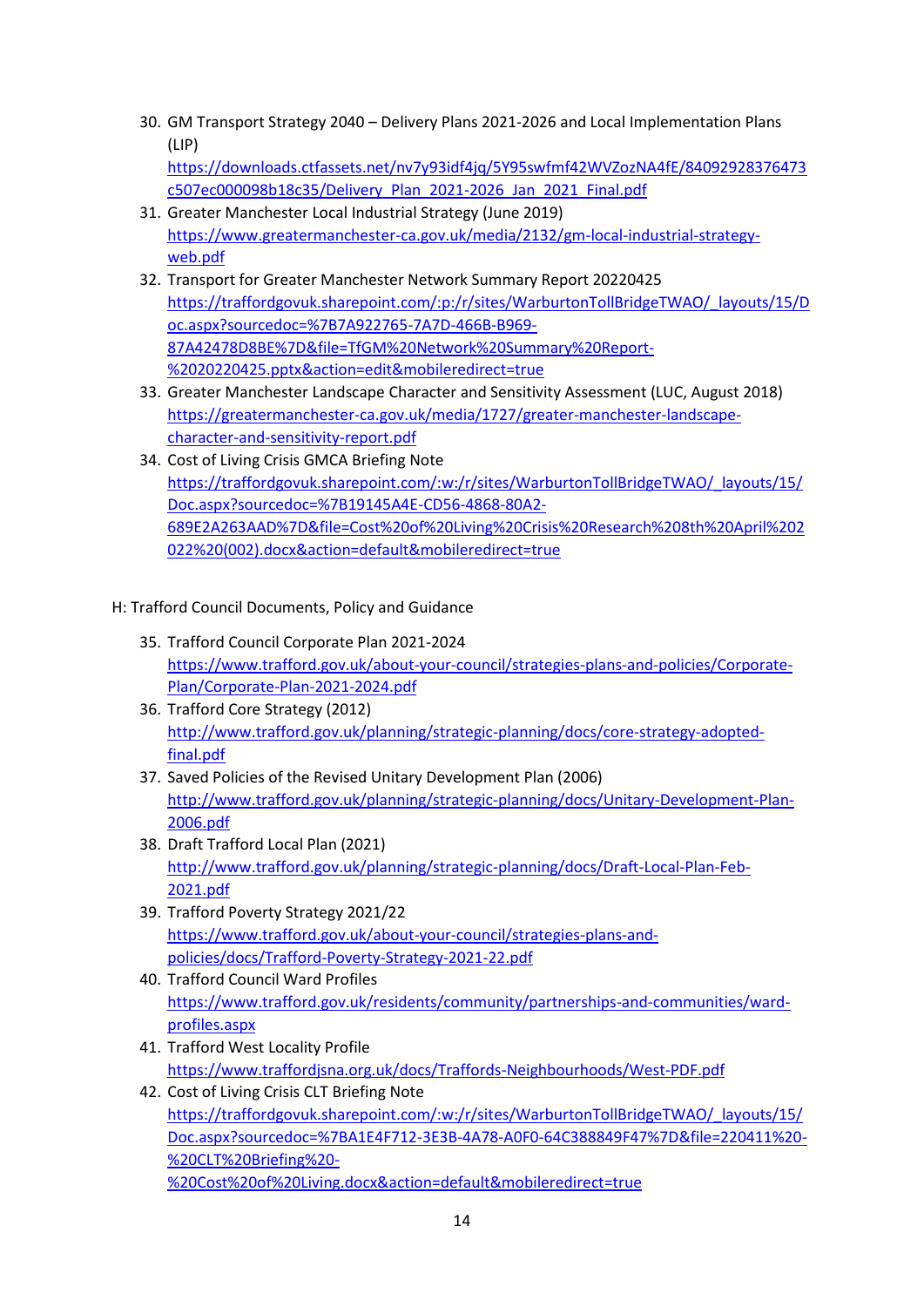- 43. Trafford Economic and Housing Growth Framework (2017) [https://democratic.trafford.gov.uk/documents/s25748/Econ%20Appendix%201%20-](https://democratic.trafford.gov.uk/documents/s25748/Econ%20Appendix%201%20-%20Trafford%20Economic%20and%20Housing%20Growth%20Framework.pdf) [%20Trafford%20Economic%20and%20Housing%20Growth%20Framework.pdf](https://democratic.trafford.gov.uk/documents/s25748/Econ%20Appendix%201%20-%20Trafford%20Economic%20and%20Housing%20Growth%20Framework.pdf)
- 44. Trafford Housing Strategy 2018-2023 [https://www.trafford.gov.uk/about-your-council/strategies-plans-and-policies/housing](https://www.trafford.gov.uk/about-your-council/strategies-plans-and-policies/housing-strategy/docs/Trafford-Council-Housing-Strategy-2019-2023.pdf)[strategy/docs/Trafford-Council-Housing-Strategy-2019-2023.pdf](https://www.trafford.gov.uk/about-your-council/strategies-plans-and-policies/housing-strategy/docs/Trafford-Council-Housing-Strategy-2019-2023.pdf)
- 45. Trafford Town Centres Framework (2019) [https://democratic.trafford.gov.uk/documents/s34753/Appendix%201%20Town%20Centres](https://democratic.trafford.gov.uk/documents/s34753/Appendix%201%20Town%20Centres%20Framework.pdf) [%20Framework.pdf](https://democratic.trafford.gov.uk/documents/s34753/Appendix%201%20Town%20Centres%20Framework.pdf)
- 46. Brexit and Covid-19: An Economic Impact Assessment for Trafford (2021) <https://democratic.trafford.gov.uk/documents/s39905/210616%20-%20Appendix%202.pdf>
- 47. Inclusive Economy and Recovery Action Plan [https://democratic.trafford.gov.uk/documents/s38614/Appendix%201%20-%20210121%20-](https://democratic.trafford.gov.uk/documents/s38614/Appendix%201%20-%20210121%20-%20FINAL%20Trafford%20Economic%20Recovery%20Plan.pdf) [%20FINAL%20Trafford%20Economic%20Recovery%20Plan.pdf](https://democratic.trafford.gov.uk/documents/s38614/Appendix%201%20-%20210121%20-%20FINAL%20Trafford%20Economic%20Recovery%20Plan.pdf)
- 48. Carrington Relief Road: Outline Business Case Executive Summary (December 2019) [https://www.trafford.gov.uk/residents/transport-and-streets/roads-highways-and](https://www.trafford.gov.uk/residents/transport-and-streets/roads-highways-and-pavements/docs/Carrington-Relief-Road-Executive-Summary.pdf)[pavements/docs/Carrington-Relief-Road-Executive-Summary.pdf](https://www.trafford.gov.uk/residents/transport-and-streets/roads-highways-and-pavements/docs/Carrington-Relief-Road-Executive-Summary.pdf)
- 49. Report to the Planning and Development Management Committee on developer contributions towards the Carrington Relief Road (15 October 2020) and addendum(s) [https://democratic.trafford.gov.uk/documents/s37400/Agenda%20Item%206%20-](https://democratic.trafford.gov.uk/documents/s37400/Agenda%20Item%206%20-%20CRR%20Contributions.pdf) [%20CRR%20Contributions.pdf](https://democratic.trafford.gov.uk/documents/s37400/Agenda%20Item%206%20-%20CRR%20Contributions.pdf)
- 50. Outline Business Case for the Carrington Relief Road (1 May 2018) and addendum(s)
- 51. Warburton Village Design Statement [https://www.trafford.gov.uk/planning/strategic-planning/docs/warburton-village-design](https://www.trafford.gov.uk/planning/strategic-planning/docs/warburton-village-design-statement.pdf#:~:text=The%20Warburton%20Village%20Design%20Statement%20two%20man%20these,ctr.cument%20ot%20importance%20ptovidf%3B%27%20informalton%20detailing%20how%20househnE%C3%9Ers)[statement.pdf#:~:text=The%20Warburton%20Village%20Design%20Statement%20two%20](https://www.trafford.gov.uk/planning/strategic-planning/docs/warburton-village-design-statement.pdf#:~:text=The%20Warburton%20Village%20Design%20Statement%20two%20man%20these,ctr.cument%20ot%20importance%20ptovidf%3B%27%20informalton%20detailing%20how%20househnE%C3%9Ers) [man%20these,ctr.cument%20ot%20importance%20ptovidf%3B%27%20informalton%20deta](https://www.trafford.gov.uk/planning/strategic-planning/docs/warburton-village-design-statement.pdf#:~:text=The%20Warburton%20Village%20Design%20Statement%20two%20man%20these,ctr.cument%20ot%20importance%20ptovidf%3B%27%20informalton%20detailing%20how%20househnE%C3%9Ers) [iling%20how%20househnE%C3%9Ers.](https://www.trafford.gov.uk/planning/strategic-planning/docs/warburton-village-design-statement.pdf#:~:text=The%20Warburton%20Village%20Design%20Statement%20two%20man%20these,ctr.cument%20ot%20importance%20ptovidf%3B%27%20informalton%20detailing%20how%20househnE%C3%9Ers)
- 52. Warburton Village Conservation Area (Conservation Area Management Plan Consultation Draft June 2016) [https://www.trafford.gov.uk/planning/strategic-](https://www.trafford.gov.uk/planning/strategic-planning/docs/June2016ConsultationDocuments/caa-camp-warburton-village-june-2016.pdf)

[planning/docs/June2016ConsultationDocuments/caa-camp-warburton-village-june-2016.pdf](https://www.trafford.gov.uk/planning/strategic-planning/docs/June2016ConsultationDocuments/caa-camp-warburton-village-june-2016.pdf)

- I: Other documents to be referred to
	- 53. The Manchester Ship Canal Company Limited Report and Financial Statements For the year ended 31 March 2021 [https://find-and-update.company-information.service.gov.uk/company/07438096/filing](https://find-and-update.company-information.service.gov.uk/company/07438096/filing-history)[history](https://find-and-update.company-information.service.gov.uk/company/07438096/filing-history)

\* Trafford Council reserves the right to add to/amend its case and the evidence relied on in the light of any further matters raised by the Applicant, Third Parties and the Council during proceedings.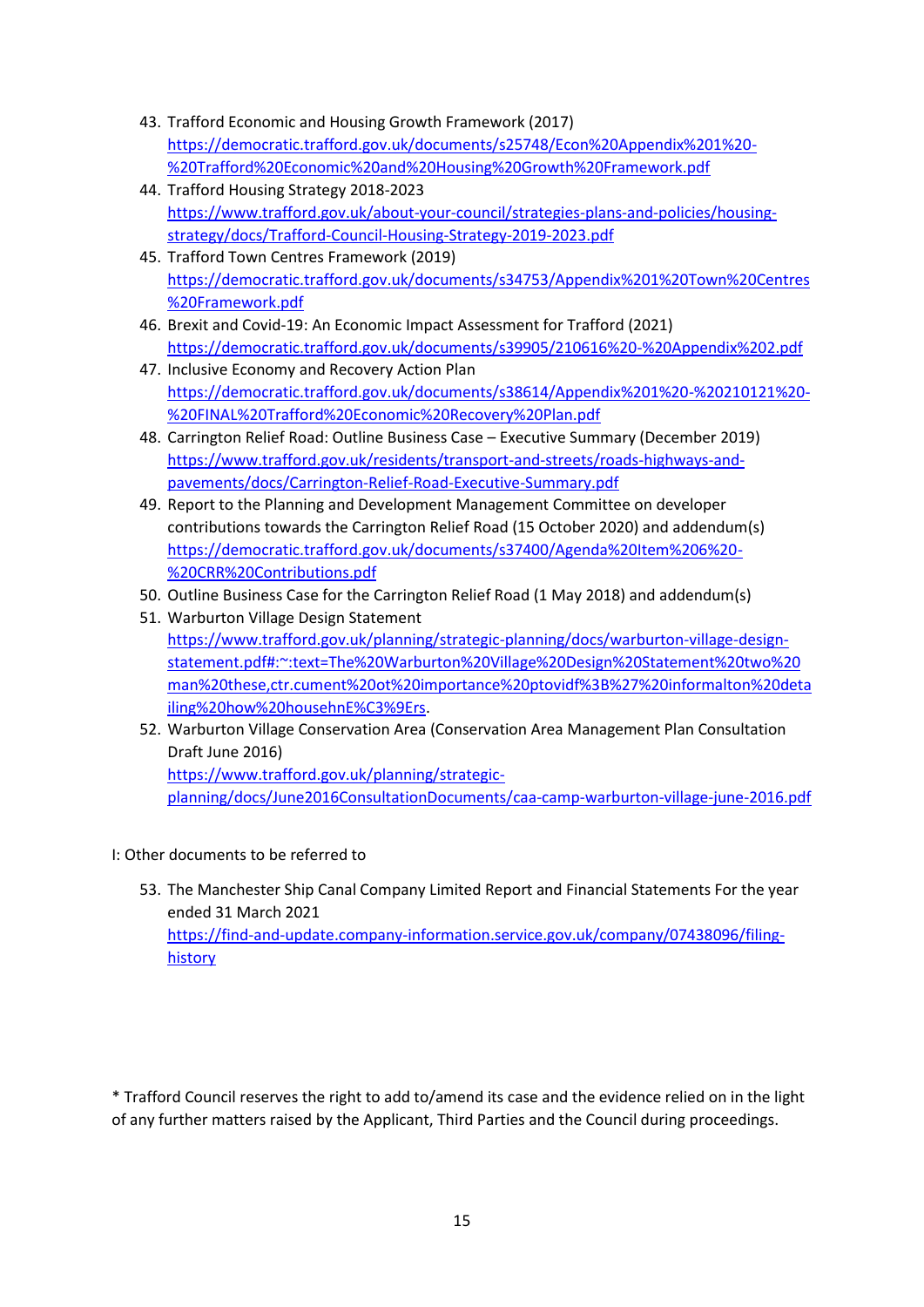

#### **Appendix 2: Map of Rixton & Warburton Toll Bridge Alternative Routes**